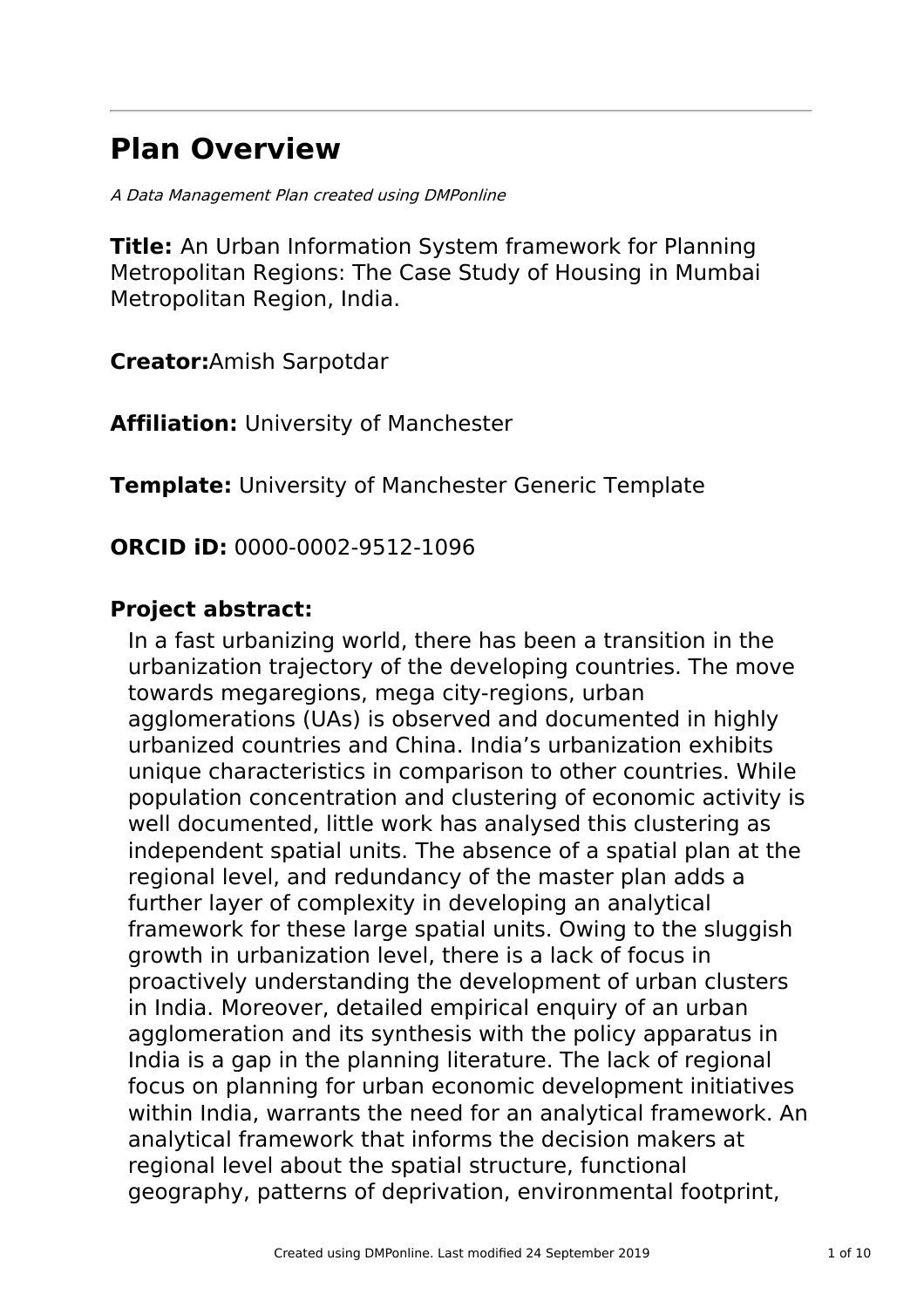and other useful planning indicators is virtually absent within the planning literature. A regional focus on planning for urban economic development within urban agglomerations is less developed within India, and there is lack of robust research that provides a thorough understanding of these issues. There is a need to deepen existing understanding of informing policies by incorporating analysis that considers functional specialization and spatial complementarities within and beyond urban agglomerations (Hall and Pain, 2006). An empirical framework that gauges the multi-dimensional dynamics of these units is lacking. The developments in Geographic Information Systems(GIS) and the resulting ability to use large datasets efficiently, provides a new avenue for using empirical methods within these UAs With the proliferation of these UAs worldwide, the literature that examines an urban agglomeration has recently surged in countries like UK, US, Germany and more recently in China. The concept of urban agglomeration is dynamic, complex, and fuzzy and highly context dependent. Nonetheless, much of the approaches exercised are rooted in the North American and West European urban experience. Not only this, the literature tends to focus itself to the understandings of the definitional issues, processes, causes, drivers, and consequences. There is inadequate work that has focussed on the analytical thinking and interaction of constituents of these clusters within their operational contexts. The literature on urban agglomerations has examined the functional dynamics and inter-city interactions within these spatial units. However, much of the research centres around global city-region specific empirical focus. The cases discussed within this literature are well established urban areas that display a relatively high level of interconnectivity and integration within the global economy. In addition to this, they have sufficiently well-developed spatial data infrastructure that can readily be used for analysis. However, these assumptions tend to blur as the complexities involved amplify when cases outside the Euro-American context are considered. The developments in Geographic Information Systems and the resulting ability to use large datasets efficiently provides a new avenue for using empirical methods within these urban agglomerations. The research develops an information system in the form of a web-mapping portal for metropolitan planning in the city of Mumbai in India.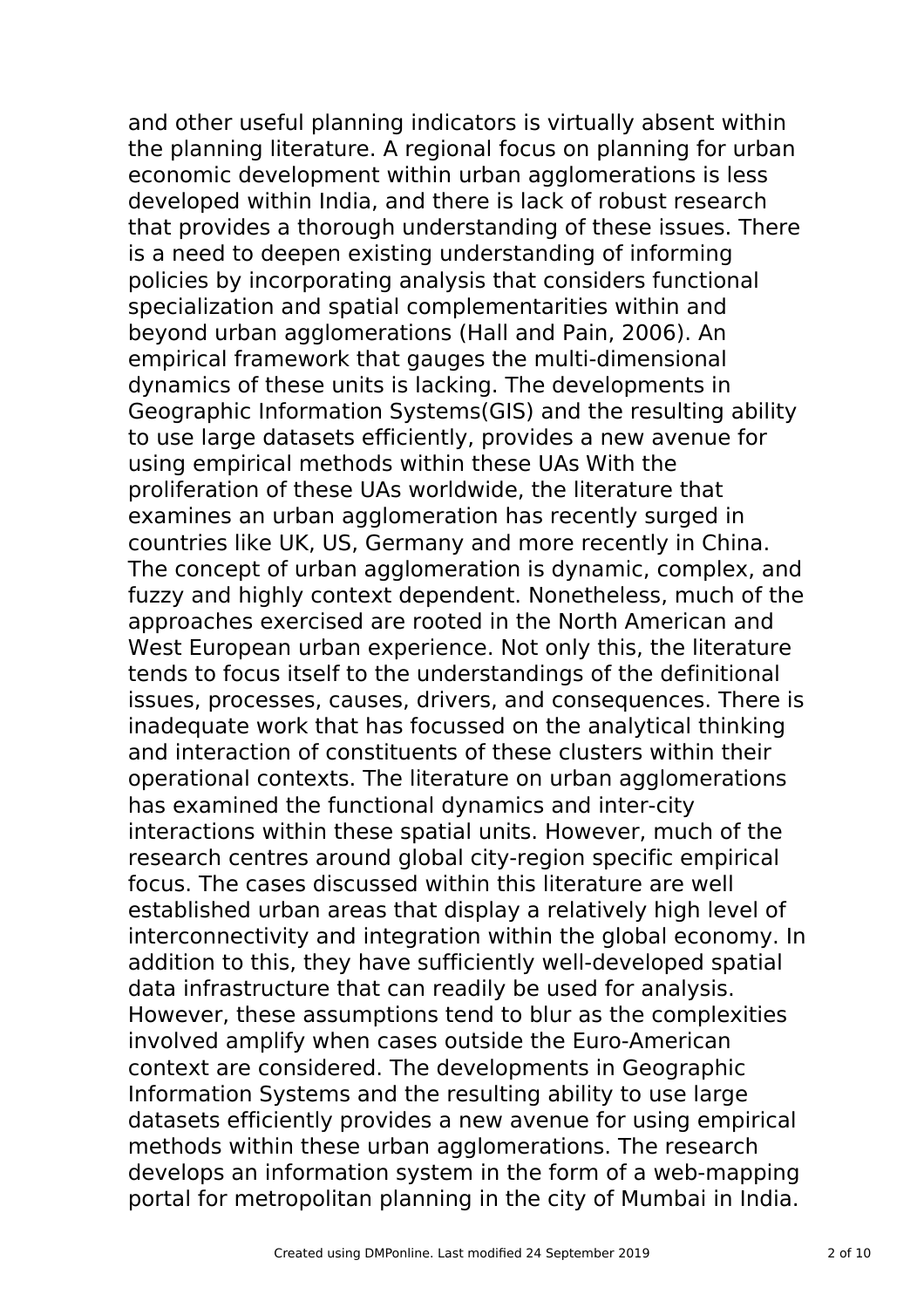The portal is a compilation of the different indicators that emanate from the literature review. It focuses specifically on housing indicators at the lowest level of disaggregation for six different districts within the city region of Mumbai. This is then followed by detailed focused group discussions and interviews of officials from the urban local bodies to check the viability of such an information system to enhance the delivery of initiatives.

**ID:** 40295

# **Last modified:** 24-09-2019

# **Copyright information:**

The above plan creator(s) have agreed that others may use as much of the text of this plan as they would like in their own plans, and customise it as necessary. You do not need to credit the creator(s) as the source of the language used, but using any of the plan's text does not imply that the creator(s) endorse, or have any relationship to, your project or proposal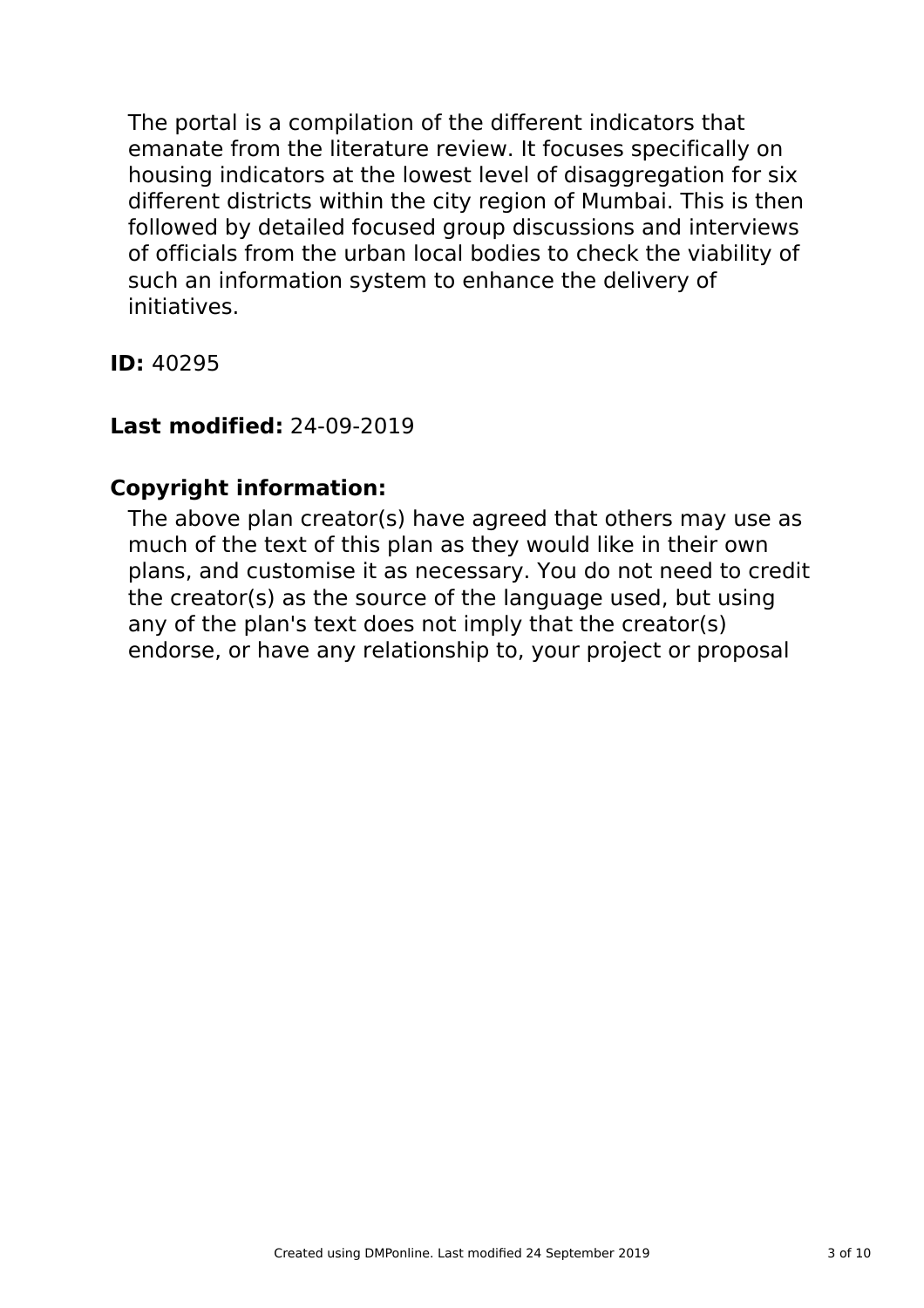# **An Urban Information System framework for Planning Metropolitan Regions: The Case Study of Housing in Mumbai Metropolitan Region, India.**

# **Manchester Data Management Outline**

## **1. Is this project already funded?**

Yes

**Will you be applying for funding from any of the following sources? If your funder isn't listed, please enter in the free text box provided.**

No

### **3. Is The University of Manchester the lead institution for this project?**

Yes - only institution involved

## **4. What data will you use in this project (please select all that apply)?**

• Acquire new data

### **5. Where will the data be stored and backed-up during the project lifetime?**

University of Manchester Research Data Storage Service (Isilon)

### **6. If you will be using Research Data Storage, how much storage will you require?**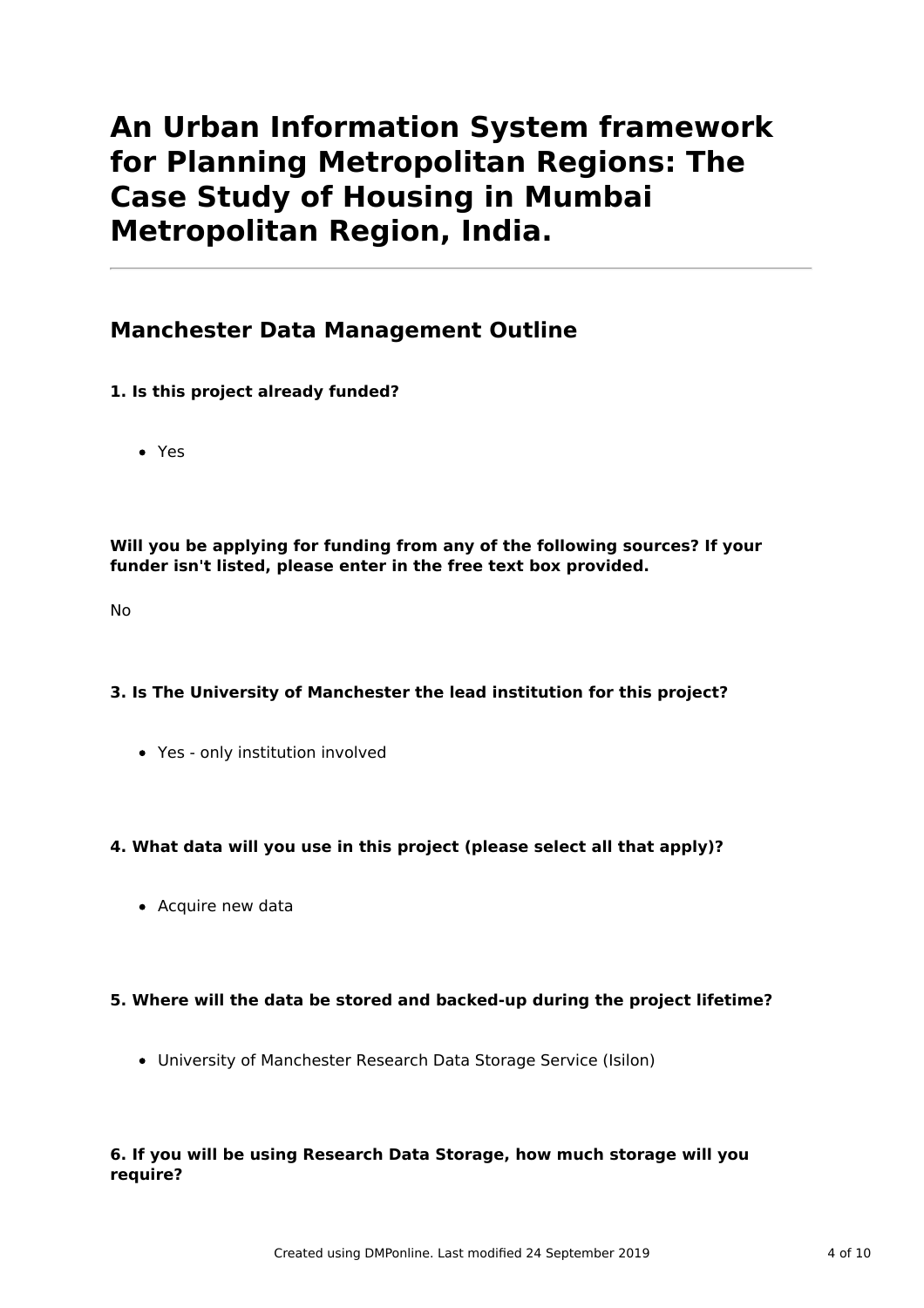$\bullet$  < 1 TR

Photos and Videos may take up some space.

### **7. If you have a contractual agreement with a 3rd party data provider will any of the data associated with this project be sourced from, processed or stored outside of the institutions and groups stated on your agreement?**

 $\bullet$  No

**8. How long do you intend to keep your data for after the end of your project (in years)?**

 $\bullet$  10 - 20 years

#### **Questions about personal information**

**Personal information or personal data, the two terms are often used interchangeably, relates to identifiable living individuals. Special category personal data is more sensitive information such as medical records, ethnic background, religious beliefs, political opinions, sexual orientation and criminal convictions or offences information. If you are not using personal data then you can skip the rest of this section.**

**Please note that in line with data [protection](http://www.staffnet.manchester.ac.uk/igo/data-protection/what-is-data-protection/) law (the General Data Protection Regulation and Data Protection Act 2018), personal information should only be stored in an identifiable form for as long as is necessary for the project; it should be pseudonymised (partially de-identified) and/or anonymised (completely de—identified) as soon as practically possible. You must obtain the appropriate ethical [approval](http://www.staffnet.manchester.ac.uk/services/rbess/governance/ethics/new-online-system-for-ethics-review-erm/) in order to use identifiable personal data.**

#### **9. What type of person identifying information will you be processing (please select all that apply)?**

• No sensitive or personal data

#### **10. Please provide details of how you plan to store, protect and ensure confidentiality of the participants' information as stated in the question above.**

No personal data will be available to anyone except this investigator.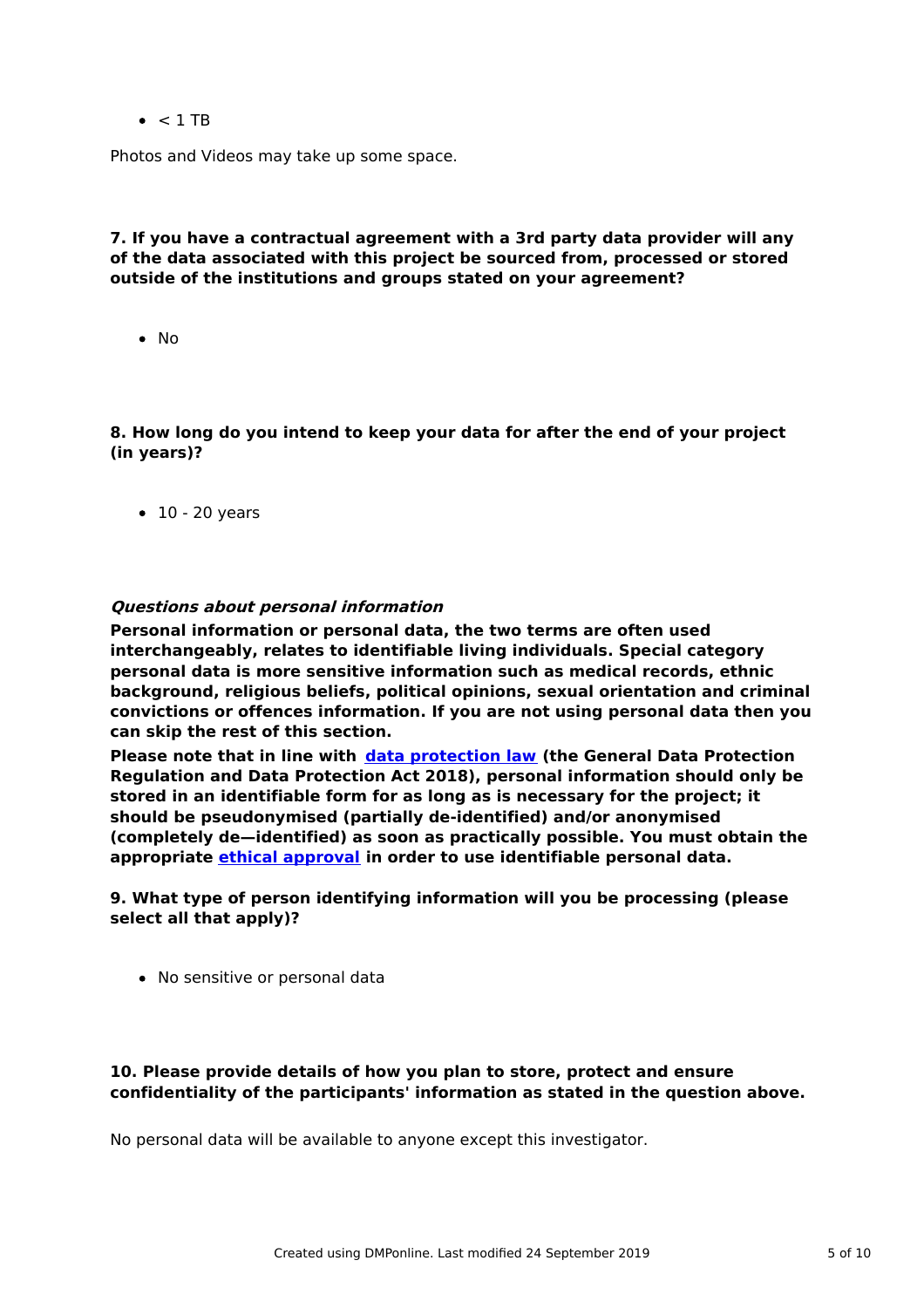**11. If you are storing personal information will you need to keep it beyond the end of the project?**

No

**12. Sharing person identifiable information can present risks to participants' privacy, researchers and the institution. Will the participants' information (personal and/or sensitive) be shared with or accessed by anyone outside of the University of Manchester? This includes using 3rd party service providers such as cloud storage providers or survey platforms.**

 $\bullet$  No

**13. If you will be sharing personal information outside of the University of Manchester will the individual or organisation you are sharing with be outside the EEA?**

• Not applicable

**14. Are you planning to use the personal information for future purposes such as research?**

Yes

#### **15. Who will act as the data custodian or information asset owner for this study?**

Amish Sarpotdar and Cecilia Wong

### **16. Please provide the date on which this plan was last reviewed (dd/mm/yyyy).**

10/05/2019

# **Project details**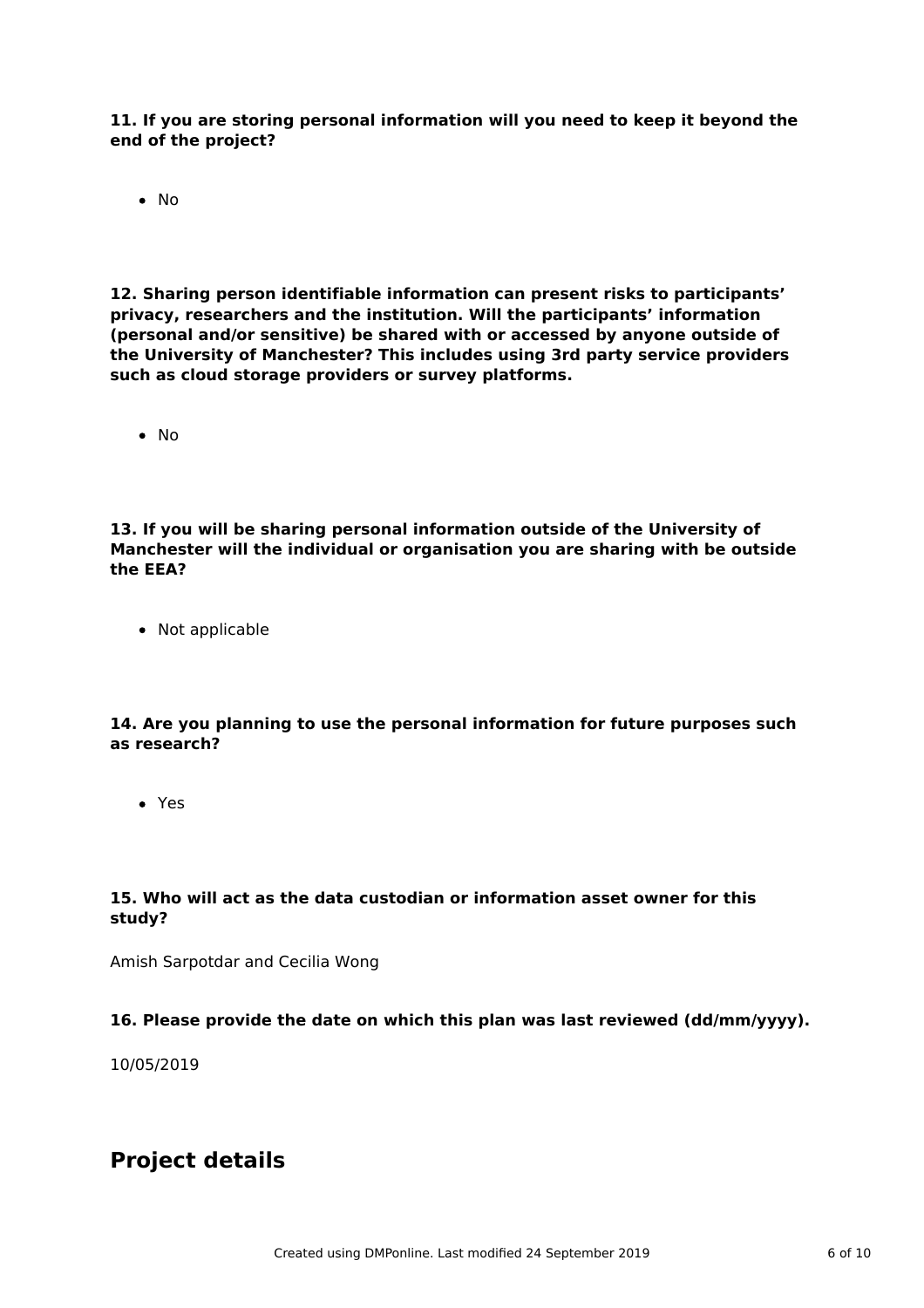### **What is the purpose of your research project?**

The research project is undertaken to provide inputs to strenghten strategic spatial planning in India. The project develops an urban information system that is integrated and rooted with the policy realities of Mumbai. Itfocuses on affordable housing which is a critical issue not just in India, but throughout the world.

### **What policies and guidelines on data management, data sharing, and data security are relevant to your research project?**

Data Protection Act, GDPR, Indian Laws.

# **Responsibilities and Resources**

#### **Who will be responsible for data management?**

Amish Sarpotdar

### **What resources will you require to deliver your plan?**

1 T of storage space.

# **Data Collection**

### **What data will you collect or create?**

The project employs most of the data that is freely available in public domain throught the government of India and the municipal government of Mumbai. Apart from this, the project involves semi-structured interviews and focused group discussions with 'elites'. These elites constitute of decision makers and policy consultants currently working with the government or former employees. The interviews maybe recorded visually if the participant consents.

#### **How will the data be collected or created?**

The data will be collected in the form of oral or video recordings. These recordings will then be safely stored on the university server unless they are transcribed back into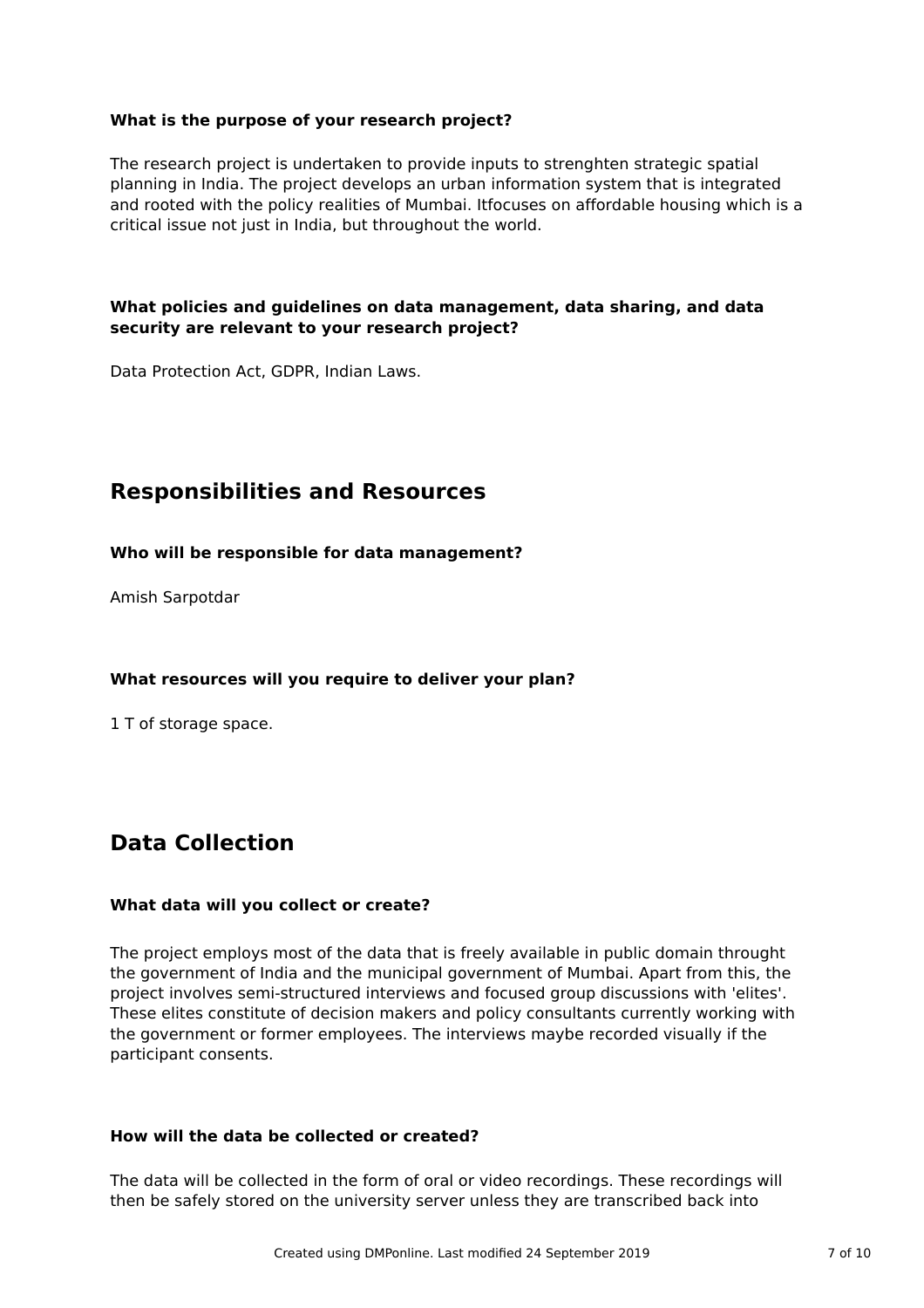written form.

# **Documentation and Metadata**

#### **What documentation and metadata will accompany the data?**

The files will be stored in a consistent format. The files will be saved in Name Function Date format.

# **Ethics and Legal Compliance**

#### **How will you manage any ethical issues?**

The participants in the qualitative data analysis will sign a consent form. The consent form will clearly state the use of data during and post the completion of the project. Prior ethical approval from the school review committee is also sought for the completion of the clearance of this project.

#### **How will you manage copyright and Intellectual Property Rights (IPR) issues?**

The University will own the copyright and IP rights of the database being created as per the Universities Intellectual Property Rights Policy; http://documents.manchester.ac.uk/display.aspx?DocID=24420 The anonymised data will be licence under the Creative Commons Attribution 4.0 International Public License.

# **Storage and backup**

### **How will the data be stored and backed up?**

The Data collected on the field will be backed up at an interval of 7-10 days. The Data collected on the field will be stored in an external hard drive during the duration of the fieldwork. This hard disk will be encrypted as per the UoM policy. The data will then immediately be transferred to the University of Manchester's P drive. The researcher has access to more than 10GB of storage in the p drive which can be increased if needed. If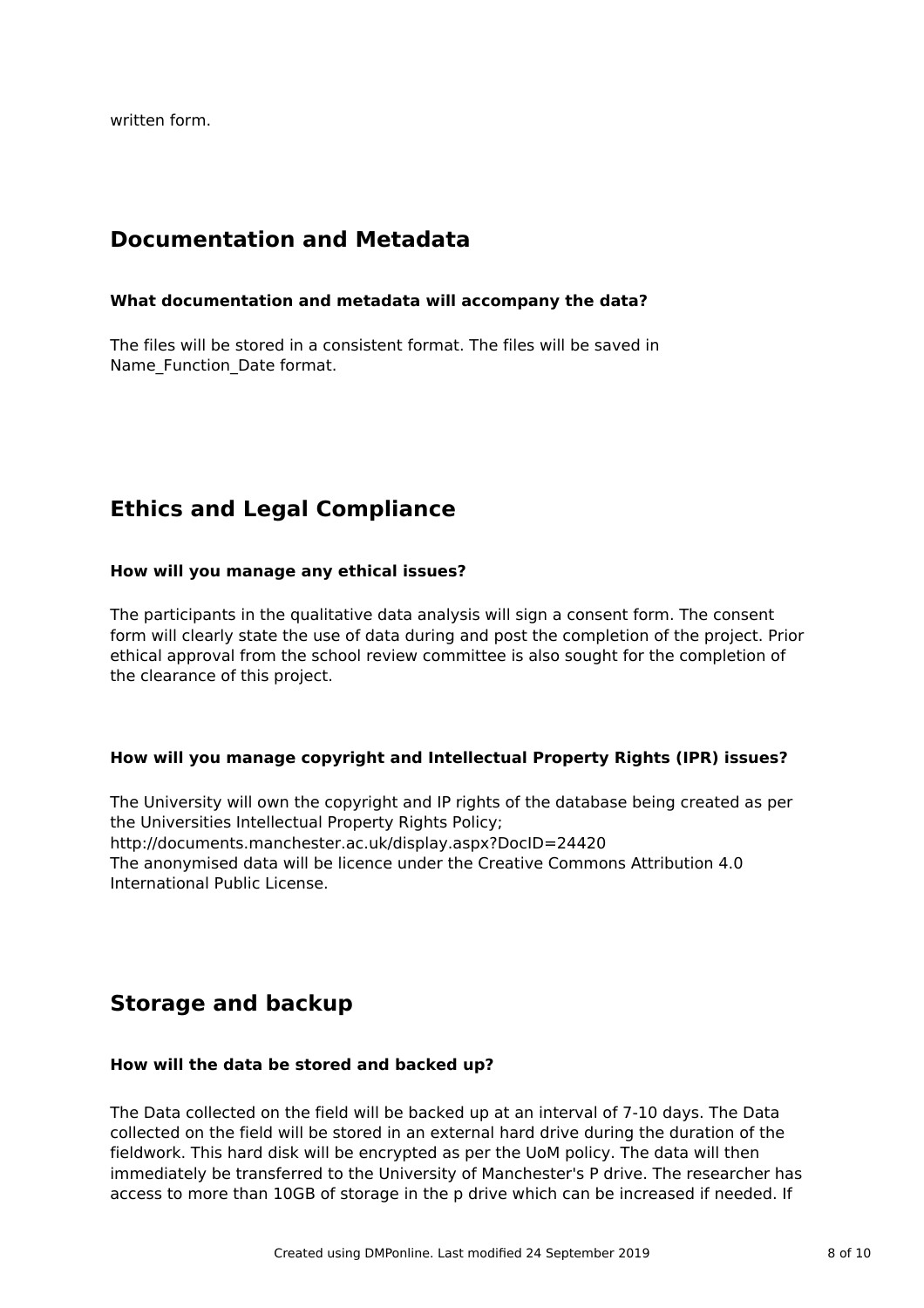the data exceeds the storage capacity of the P drive the data will then be backed up on the Reasearch Data Storage. Thus the backup of the data will be on three places, the encrypted hard disk(temporarily) and the University of Manchester's p drive and then the University of Manchester's Research Data Storage.

#### **How will you manage access and security?**

The research does not use any sensitive data or confidential data and thus has limited risks.The data collected will be anonymised/psedonymised immediately after the interviews and focus groups are undertaken. As mentioned above the data collected on the field will be transferred from the encrypted hard disk to the University of Manchester's P drive through the desktop computer and an the researchers own laptop. Once safely on the hard disk, the data will be deleted from the personal laptop of the researcher. The data is organised in a systemised file storage manner.

The researcher and the supervisor will have the sole access to the data. There will be technical access controls in place such assuch as user privileges and password protected documents.

The storing of personal identifying information will be separately and securely stored (RDS) from data relating to research participants. There is no plan to use any paper records or digitisation of paper records. (only the signed consent forms)

# **Selection and Preservation**

### **Which data should be retained, shared, and/or preserved?**

The data collected in the field will be retained/preserved/reused only for a period of 30months. This covers the entire duration of the research degree and a few more months.

### **What is the long-term preservation plan for the dataset?**

At the end of the research the data will be preserved for not more than 2 years as mentioned above.

# **Data Sharing**